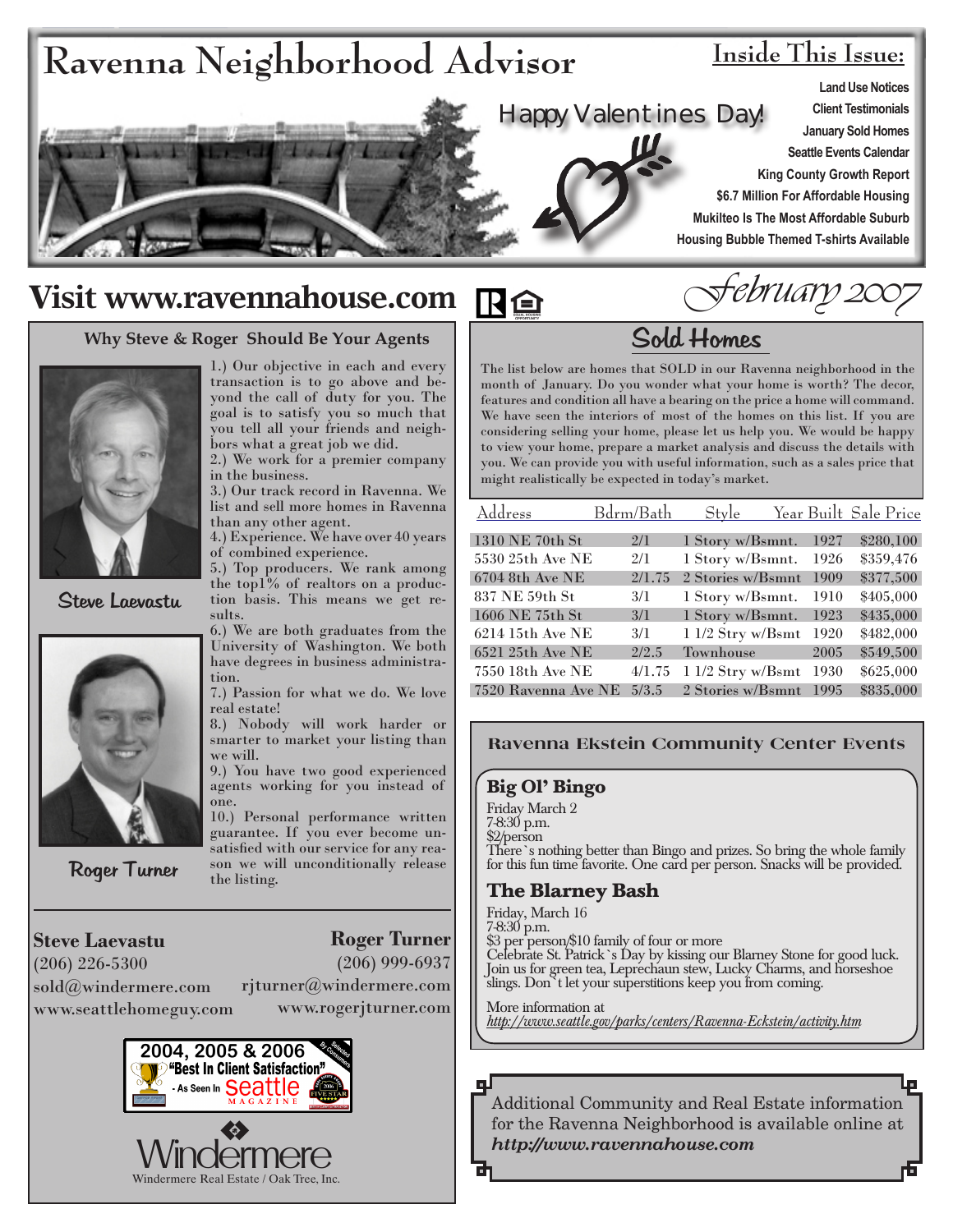### SEATTLE EVENTS CALENDAR

#### **Northwest Flower & Garden Show**

**Enjoy five days of gardens, free seminars and handson demonstrations, nearly 300 commercial exhibits, and every imaginable plant society and horticultural organization to help you move from the cold, gray days of winter to the high-energy phase of spring. For Northwest gardeners, it's a highly anticipated annual adventure, turning minds and imaginations toward the spring planting season ahead. This is the third largest spring flower show in North America!** 

Features: **Fully-designed gardens by some of the Pacific Northwest's best nursery and landscape professionals, Children's Gardens, Container Garden Exhibition, Florist Competition, Funky Junk, Ikebana, Vignettes, Seminar Series and the Northwest's largest orchid show.** 

Helpful Information: **Strollers are allowed, but discouraged. A child backpack is preferable. If you bring your stroller and decide not to use it, you may check it for free at the Will Call booth.** 

**02/14/2007 through 02/18/2007** 

**Wednesday-Saturday 9:00am-9:00pm Sunday 9:00am-6:00pm**

**Washington State Convention and Trade Center** *http://www.gardenshow.com*

### **Seattle Home Show**

**The 63rd Annual housing extravaganza will have nearly 600 displays of home and garden products plus Idea Street featuring furnished and landscaped model homes; daily "Meet the Experts" seminars; model kitchen and bath vignettes; the newest in building products and materials; landscape displays; plus arts and crafts and home decorating ideas. Saturday 10:00am-9:00pm, Sunday 10:00am-6:00pm, Monday 10:00am-8:30pm, Tuesday-Thursday 11:00am-8:30pm, Friday 11:00am-9:00pm**

**02/17/2007 through 02/25/2007 Presented at: Qwest Field and Exhibition Center** *http://www.seattlehomeshow.com*

### **Twenty-Five for \$25**

**The area's top restaurants come together to offer a month of incredible dining. Both lunch and dinner include three courses (beverage, tax, and gratuity are additional). Advance reservations recommended. Offer is good Sunday through Thursday, March 1-29, 2007.** 

#### Participating Restaurants:

**Downtown/Belltown: Andaluca, Brasa, Campagne, Cascadia, Earth & Ocean, Etta's Seafood, Eva Restaurant, Flying Fish, Fish Club, Oceanaire Seafood Room, Restaurant Zoe, Sazerac, Serafina, Six Seven, Tulio, Wild Ginger** 

Queen Anne/Ballard: **Market Street Grill, Ponti Seafood Grill, Ray's Boathouse**  Green Lake/Madison Park: **Nell's Restaurant,** 

**Nishino**  Eastside: **Barking Frog, Beach Cafe at the Point, Szamia's, Third Floor Fish Cafe, Yarrow Bay Grill** 

**Offer is good Sunday through Thursday only 03/01/2007 through 03/29/2007**

### **Seattle Roadster Show**

**Seattle Roadster Show features hundreds of the best hot rods, customs, muscle cars, motorcycles, street and competition machines found anywhere in the world. This indoor shows offer a great opportunity to reminisce about the past, enjoy the present, and look into the future of hot rodding from both a hobby and industry perspective.** 

**Friday 12:00pm-10:00pm, Saturday 10:00am-10:00pm, Sunday 10:00am-6:00pm 03/02/2007 through 03/04/2007 Qwest Field and Exhibition Center**

**For more information available online at**  *http://www.hotrodshows.com*

### King County Growth Report Documents Housing Demand, Rising Pressure on Prices

One of the biggest challenges of the growing strength of the region's economy is the continuing demand for housing and the upward pressure on housing prices, according to authors of the 2006 King County Growth Report. Strained housing affordability and traffic congestion seem to be the inevitable consequences of the desirability of King County as a place to live and do business, the researchers suggest.

King County's number of jobs has nearly returned to pre-recession numbers after 70,000 jobs were lost from 2001-2004. That finding is among details in the comprehensive report issued late last year by King County Executive Ron Sims.

The 144-page Annual Growth report (AGR), supplemented by maps, graphs and tables, provides details on demographics and development in King County. It includes information on jobs and housing units for each of the county's 39 cities, plus profiles for 10 potential annexation areas. The report also highlights residential construction and land development activity.

Wages and incomes are rising convincingly after several years of stagnation in which prices rose faster than average income, the report's authors noted. "Unemployment has returned to a low level and most families are better off than during the early part of the decade," the authors stated.

The growth of the economy can be seen on the county's highways, with increasing traffic and higher use of buses and park-&-ride lots, the report notes.

In a news release announcing the new report, King County officials cite a traffic study by The Seattle Times. It found a measurable increase in traffic congestion between 2003 and 2005, with the biggest gain attributed to truck traffic. That component is up more than 60 percent since 1994, reflecting growth in construction, retail sales and business activity.

Residential growth continued "unabated" in 2005, showing no sign of decline with the recession. Growth continued to be concentrated in urban areas of King County.

Builders in Seattle constructed 28 percent of the county's new housing units in 2005, while the remaining cities permitted more than 53 percent of the new units. Less than 4 percent of new construction occurred in rural and resource areas. The remaining 15 percent of new construction took place in urban unincorporated communities, many of which are slated for annexation to cities in the next few years.

House prices never dipped during the recession. The AGR features a map of home sales by price range that depicts locations for sales across the price spectrum.

Researchers found apartment rental rates are beginning to rise again after three years of high vacancies and stable rent prices.

Authors of the latest growth report believe the risk of foreclosure threatens marginal households who stretched to buy a house, and now face rising interest rates. They say almost one third of homeowners and nearly half of renters are considered to be "overpaying" in that they spend more than 30 percent of their income for housing.

County officials say a forthcoming Affordable Housing Benchmark Report will examine the housing challenges for households earning less than 50 percent of median income.

King County's Office of Management and Budget prepared the latest report, which was first published in 1983. Information contained in the AGR is drawn from an array of federal, state and local sources and presented in a standardized form.for use by government and private-sector decision makers.

The AGR 2006 is online at *http://www.metrokc.gov/budget/agr/agr06*/.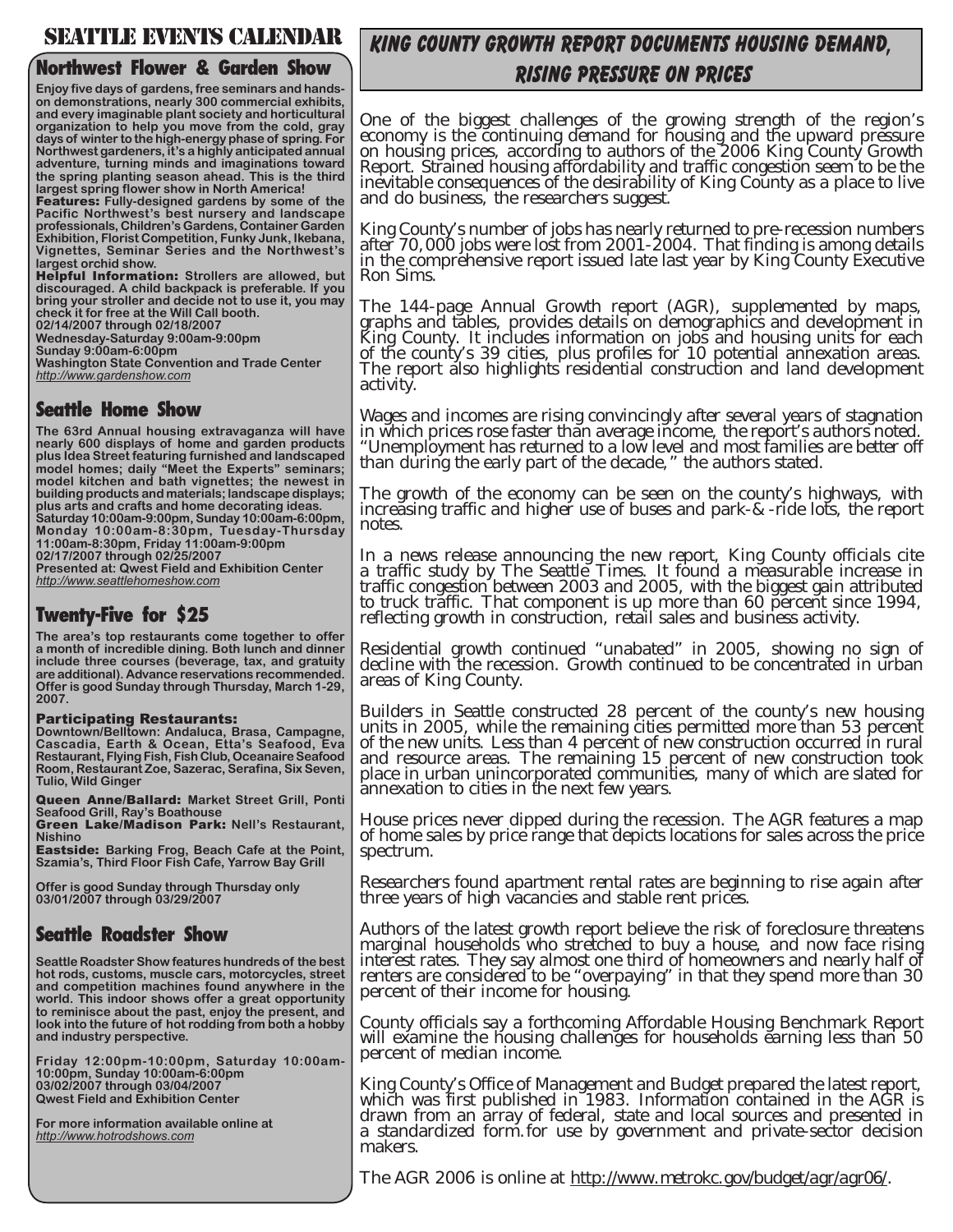## housing bubble themed t-shirts available to help support habitiat for humanity & home builders care

The media whipping post at the moment, "the housing bubble," has been the subject of intense speculation, adulation and consternation.

Renaissance Creative, a Jacksonville, Florida-based real estate brand development, marketing and public relations firm has decided it's all a bit, "overblown."

"The housing market correction has been an unfortunate reality, but everyone knows the market will eventually return to normal," said Renaissance Creative President, Tim Hamby.

The award winning firm that provides advertising, marketing and public relations for residential, commercial and resort real estate clients across the country has created a series of housing bubble themed t-shirts to help get this message out, while also allowing industry professionals to express their frustration at the intense and often negative media scrutiny associated with the correction.

Proceeds from t-shirt sales are going to Habitat for Humanity and Home Builders Care.

"Created in fun, the serious undertone is that the media has played some role in undermining consumer confidence in the housing industry," Hamby said of the tees.

One design, "The Attack of the Housing Bubble," spoofs the panic initiated by media reports of the demise of the American Dream – homeownership – with a vintage 1950s B-horror movie poster knockoff.

Another shirt that would make Bazooka Joe proud, challenges the media hype surrounding the bubble, calling it "Overblown."

A third design shrugs off the negative effects of the housing bubble and media saturation all together. "The Housing Bubble Did Me Right," portrays a man and a woman drinking martinis under a shower of dollar signs. The shirt celebrates what the housing industry has meant to the national, state and local economy by providing jobs and income, resulting in taxes and fees that benefit everyone.

Hamby says the t-shirts were originally developed for clients and friends, but that they struck such an industry chord, the company decided to market them for a cause. "Everyone in the industry- Realtors, builders, developers, mortgage people- they really get a kick out of them. They make a great gift and bring some perspective to the current market fundamentals."

The mission of Habitat for Humanity is to eliminate poverty and substandard housing conditions in by working in cooperation with God's people in need, without regard to race or religion, to create a better habitat in which to live and work.

Home Builders Care encompasses the philosophy of community outreach activities conducted by builders and home builder associations across the nation. Each year, the home building industry contributes millions of dollars in cash, building materials, supplies, and countless volunteer hours to community charities through local community service projects.

Check out the t-shirts at *http://www.renaissancecreative.com*.



A Couple of the T-Shirt Designs Available



## SEATTLE EVENTS CALENDAR

### **Sonics Home Games**

**vs. Sacramento Kings Saturday February 10th 7:00pm vs. Detroit Pistons Tuesday February 13th 7:00pm vs. Phoenix Suns Wednesday February 14th 7:00pm vs. Golden State Warriors Saturday February17th 7:00pm vs. Memphis Grizzlies Tuesday February 20th 7:00pm vs. Washington Wizards Wednesday February 21st 7:00pm vs. Portland Trail Blazers Monday February 26th 7:00pm vs. Los Angeles Clippers Thursday March 1st 7:30pm vs. Charlotte Bobcats Sunday March 4th 6:00pm vs. Detroit Pistons Tuesday March 13th 7:00 PM vs. Golden State Warriors Saturday March 17th 7:00 PM vs. Washington Wizards Wednesday March 21st 7:00 PM vs. Minnesota Timberwolves Friday March 23rd 7:30 PM vs. San Antonio Spurs Sunday March 25th 6:00 PM vs. Memphis Grizzlies Friday March 30th 7:30 PM** *\* All home games will be at the Key Arena*

### **Trailblazers Home Games**

**vs. Tri-City Americans 5:05pm Sunday February 11th vs. Spokane Chiefs 7:35pm Friday February16th vs. Kelowna Rockets 7:05pm Saturday February 17th vs. Lethbridge Hurricanes 7:05pm Wed February 21st vs. Everett Silvertips 7:05pm Saturday February 24th vs. Kelowna Rockets 5:05pm Sunday February 25th**

### Get Involved!

The Center for Wooden Boats Fundraiser **Creating New Wonders, Preserving Our Treasures**

**Saturday, March 3, 2007 5:00 - 10:00 p.m. The Mountaineers Club 300 3rd Avenue W.**

**The Center for Wooden Boats provides a gathering place where maritime history comes alive through direct experience and our small craft heritage is enjoyed, preserved, and passed along to future generations.** 

**They are gearing up for the 2007 Annual Celebration and Fundraising Auction. It's going to be bigger and better than ever, with the help of all our generous friends and enthusiastic volunteers. Their goal is to raise more than \$120K to help fund many of their exciting and growing programs, including those that serve at-risk youth. This year's event is being held at the Mountaineers Club. It's going to be a night of great food, music and the best auction items in town! For more information, visit** *http://www.cwb.org/ Auction07.htm* 

### Ravenna is 100 Years Old!

On January 15, 1907, the City of Seattle annexes the Town of Ravenna, located just north of the University District. On this day, the City Council of Seattle approved ordinance 15228 that added 0.62 square miles to Seattle. Taken from *http://www.historylink.org*



 $\leftarrow$   $\rightarrow$